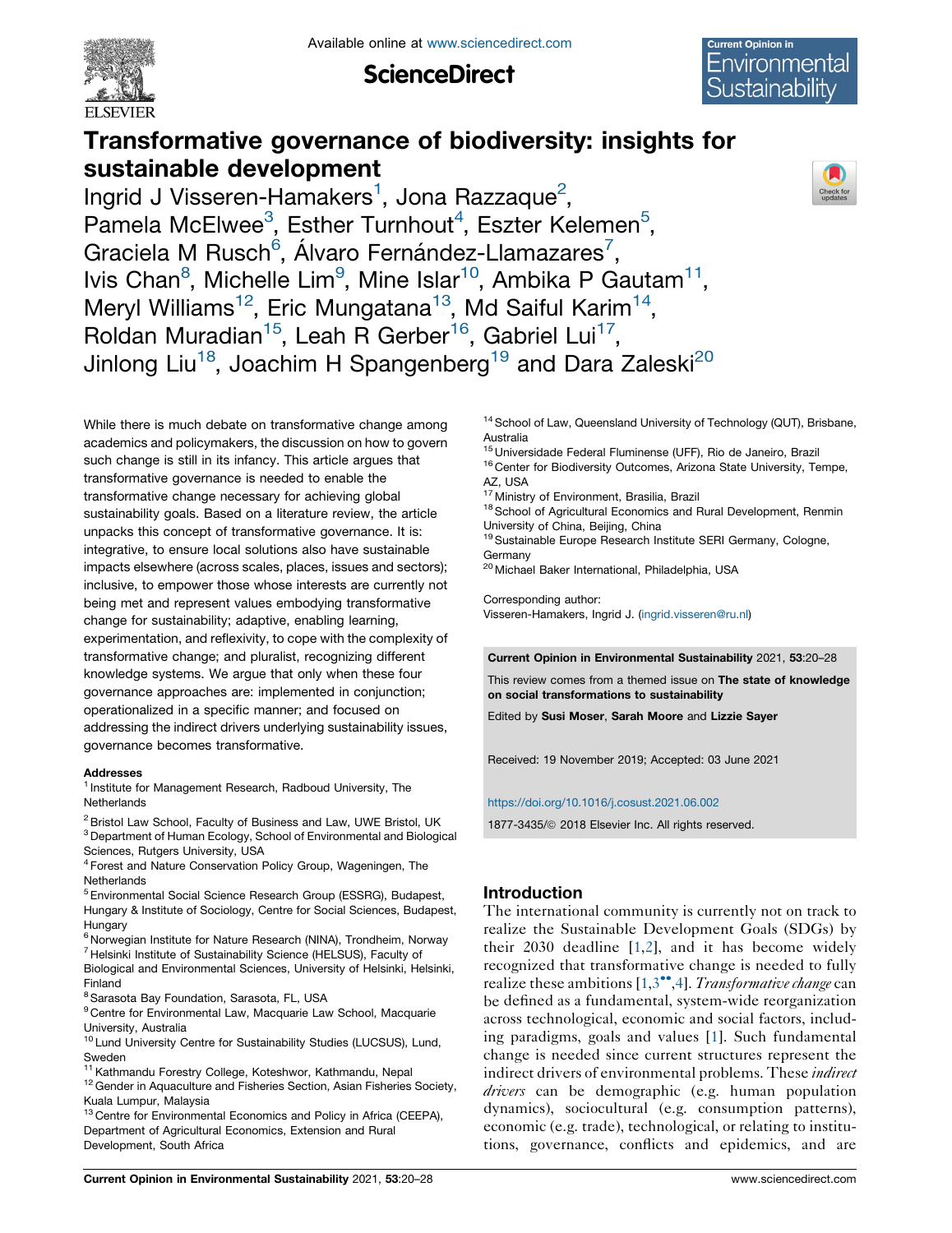<span id="page-1-0"></span>underpinned by societal values and behaviors  $[1,3$  $[1,3$ <sup>\*\*</sup>[,5](#page-5-0)]. These indirect drivers represent the underlying causes of the most significant *direct drivers* of global ecosystem change, namely: land and sea-use change, direct exploitation of organisms, climate change, pollution, and invasive alien species [\[1](#page-5-0)]. Transformative change is thus meant to comprehensively address the indirect drivers, with sensitivity to different contexts around the world.

The discussion on how to catalyze, accelerate and govern transformative change is still in its infancy. While this debate on transformative governance has recently intensified [\[6–9](#page-5-0),[10](#page-5-0) ], integrating and supplementing earlier work on transitions [[11\]](#page-5-0), the concept is not yet clearly defined or operationalized. We here set out to do just that.

Building on earlier definitions in environmental gover-nance [\[12](#page-5-0)], we define *transformative governance* as the formal and informal (public and private) rules, rulemaking systems and actor networks at all levels of human society that enable transformative change, in our case towards sustainability. This makes transformative change and governance inherently political, since the desired direction of transformation is often contested, and power relations will change. Vested interests (including in certain technologies, sectors and institutions) may inhibit, challenge, slow down or downscale transformative change for sustainability [[6](#page-5-0)[,13](#page-6-0),[14\]](#page-6-0).

This review builds on the key findings of Chapter 6 of the Global Assessment of the Intergovernmental Science-Policy Platform on Biodiversity and Ecosystem Services (IPBES) [\[15](#page-6-0)]. The review has been elaborated to operationalize the concept of transformative governance. The discussion below of inclusive, adaptive and pluralist governance is focused on biodiversity-related issues, while the discussion of transformative change and governance and integrative governance pertains to sustainable development more broadly, following the broader scope of these literatures. Our analysis thus contributes especially to ongoing debates on the Post-2020 Global Biodiversity Framework under the Convention on Biological Diversity (CBD), while also drawing more general lessons for sustainable development, since biodiversity governance is embedded in these broader sustainability debates, and the state of biodiversity has significant implications for other SDGs [[1\]](#page-5-0).

# Conceptualizing transformative governance

Our review of the governance literature relevant to biodiversity and sustainability issues revealed four distinct governance approaches, namely integrative, inclusive,



#### Transformative governance.

Governance (including rules, rulemaking systems and actor networks) becomes transformative if integrative, inclusive, adaptive and pluralist governance approaches are: 1) implemented in conjunction; 2) operationalized in a specific manner (see [Table](#page-4-0) 1); and 3) focused on addressing the indirect drivers underlying sustainability issues. Over time, governance then becomes increasingly capable of addressing the indirect drivers (as indicated by the growth of the governance system from left to right, that is, over time).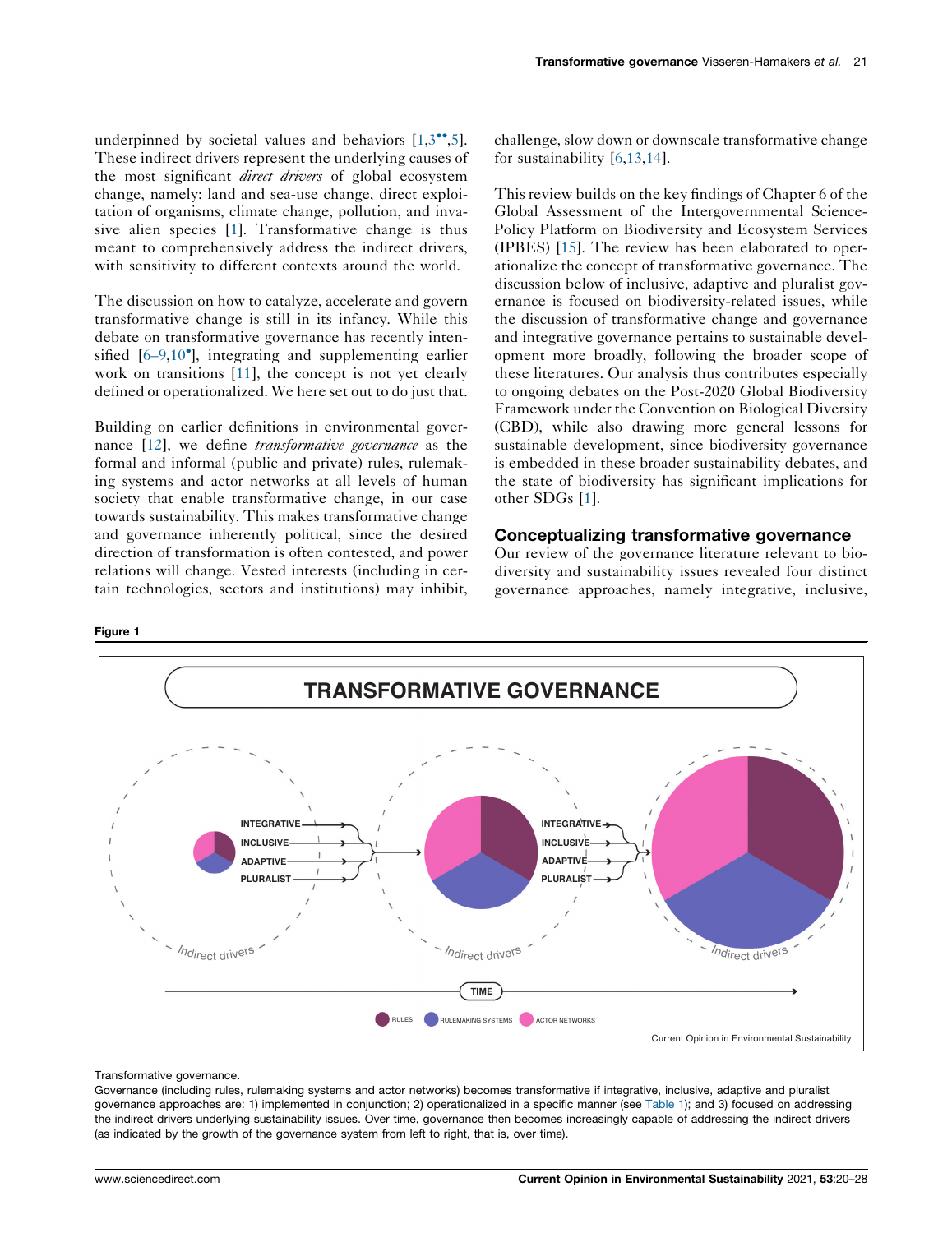adaptive and pluralist governance. These approaches have been extensively studied senparately, and various authors have studied different combinations of the approaches (see, for example, Refs. [\[8](#page-5-0),[9,](#page-5-0)[16–19](#page-6-0)] and the review below), but none have considered how these approaches need to be combined and operationalized to enable transformative change [\(Figure](#page-1-0) 1). Our review leads us to hypothesize that governance will only become transformative when it addresses the indirect drivers underlying sustainability issues and is simultaneously:

- a) Integrative: operationalized in ways to ensure local solutions also have sustainable impacts at other scales, on other issues, and in other places and sectors(see, for example, Refs. [\[6](#page-5-0),[20,21](#page-6-0)];
- b) *Inclusive*: in ways that empower those whose interests are currently not being met and represent values embodying transformative change for sustainability [\[6](#page-5-0),[14](#page-6-0),[22,23](#page-6-0)];
- c) Adaptive: since transformative change and governance, and our understanding of them, evolve over time, so governance needs to enable learning, experimentation, reflexivity, monitoring and feedback [\[6](#page-5-0),[14](#page-6-0),[21,24,25](#page-6-0)]; and
- d) Pluralist: recognizing and incorporating different scientific and societal knowledge systems [\[6](#page-5-0),[26–28\]](#page-6-0).

## Integrative governance

Transformative change implies change across places, sectors, issues and scales. However, issues are often still governed independently of each other, producing incoherent and suboptimal outcomes. Integrative governance (IG), defined as the theories and practices focused on the relationships between governance instruments or systems, $^{21}$  addresses these challenges [[29,30](#page-6-0)<sup> $\bullet$ </sup>]. Debates on integrative governance have been ongoing for decades, but have not widely led to more coherent, sustainable policies or practices.

IG approaches can be clustered into three strategies, which need to be used together, and focused on the indirect drivers, in order to become transformative (see Ref.  $[30\bullet]$  $[30\bullet]$  for an overview of the different approaches). Transformative IG includes:

- Combination: Developing smart governance mixes, in which instruments are combined to together simultaneously address the indirect drivers of a specific sustainability issue;
- Coordination: Such governance mixes enhance coherence across sectors, issues, governance levels and places (including through landscape and nexus approaches,

multi-level governance, telecoupling, interaction management, and metagovernance);

- *Integration*: Integrating sustainability concerns into different sectors (e.g. through environmental policy integration and mainstreaming).

Most approaches underestimate the politics of IG and assume the possibility of win-win outcomes. In a context of transformative change, this is often not the case, especially in the short term, when those with vested interests in unsustainable practices will need to sacrifice power. To contribute to transformative change, IG thus needs to be combined with inclusive approaches, as operationalized below [[31,32](#page-6-0)]. An interesting example of IG is compassionate conservation, which integrates attention to animal welfare into biodiversity conservation  $\left[33\right]$  $\left[33\right]$  $\left[33\right]$ <sup>o</sup>.

### Inclusive governance

Inclusive governance refers to enabling a wide range of rights holders, knowledge holders, and stakeholders to participate in decision-making to capture diverse values, enhance capacity, and promote accountability, legitimacy, and just outcomes [[34,35](#page-6-0)]. However, biodiversity-related decision-making processes have often inadequately addressed underrepresented values of nature and the interests of marginalized communities.

To become transformative, inclusive governance must be operationalized in ways that empower those whose interests are currently not being met and represent values underpinning transformative change for sustainability, including bioenvironmental, social greens, deep greens or strong sustainability worldviews and perspectives [\[36](#page-6-0),[37\]](#page-6-0). It must acknowledge practices that give rise to gender, racial or cultural disparities, and unequal social, economic and institutional structures, such as the exclusion of Indigenous Peoples and local communities (IPLC) as central knowledge and rights-holders in environmental decision-making bodies [[38](#page-6-0) [,39–41](#page-6-0)]. It must also go further to integrate new and innovative rights, such as extending rights to nature and animals to include future generations and non-humans in the process of governance  $[42,33$  $[42,33$  $[42,33$ <sup>\co-1</sup>].

Inclusive approaches lead to more pluralist governance; for example, rights to information can empower stakeholders to participate in governance and extending stakeholder communities in biodiversity knowledge production improves legitimacy [\[40](#page-6-0),[43\]](#page-6-0). Deliberative approaches are based on the assumption that competing interests and values can only be discovered, constructed and reflected in dialogue with others [\[44](#page-6-0),[45\]](#page-6-0). Examples include citizen juries, consensus conferences, participatory action research, transformation laboratories, and tools for dialogue and collaboration, such as the Whakatane Mechanism or the Akwe: Kon Guidelines [[38](#page-6-0)<sup>°</sup>].

 $\frac{21}{21}$  Governance instruments include public, private and hybrid (publicprivate) policies and rules. A governance system can be defined as the total of instruments on a certain issue at a specific level of governance [[29](#page-6-0)].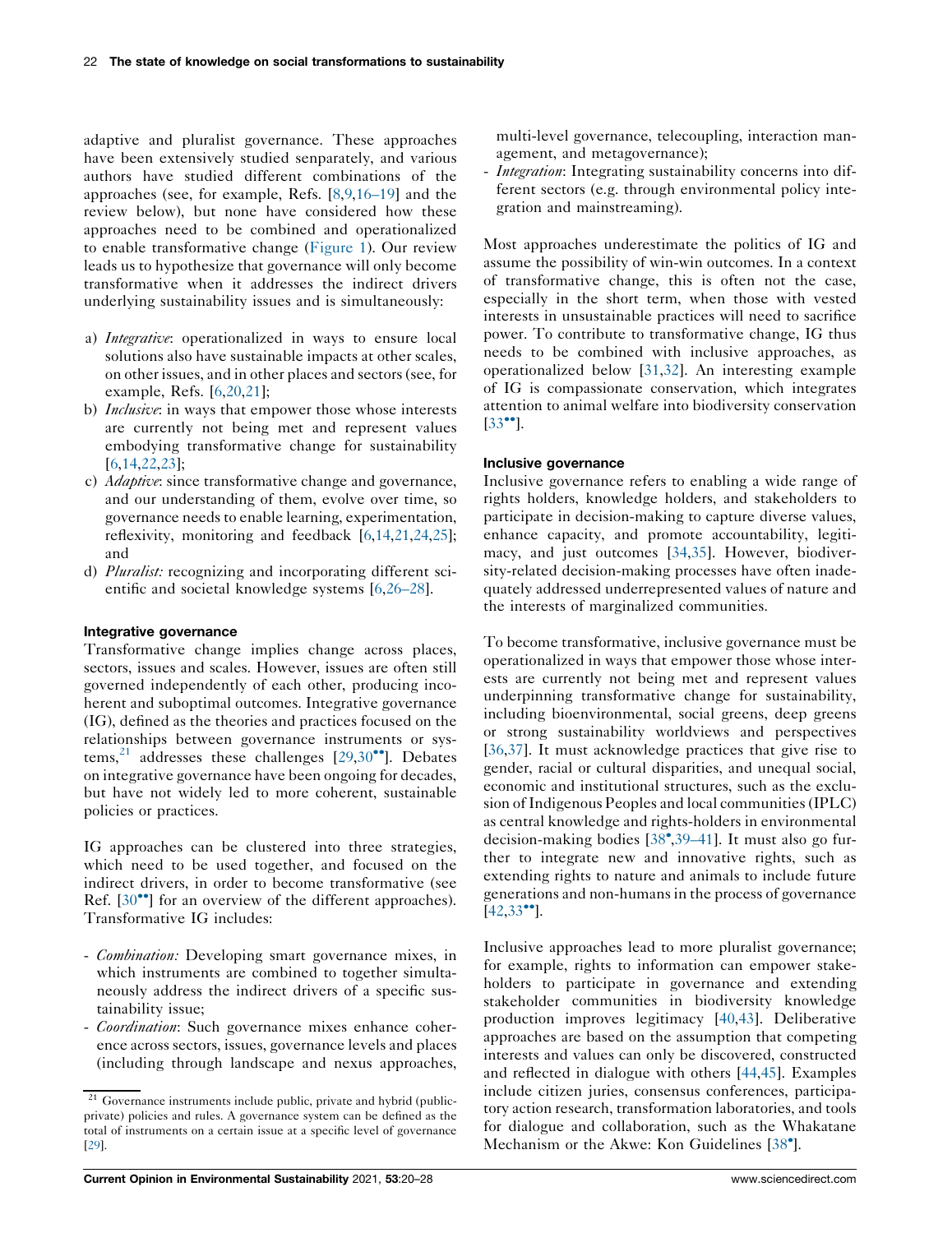Inclusive governance canbedifficult because conflicts often emerge between stakeholders holding different and incommensurable values [[46–48](#page-6-0)]. To counter the capture of inclusive processes by powerful and socially advantaged actors, strengthening coalitions of like-minded actors would foster shared learning and promote collaborative solutions [\[49\]](#page-7-0). Although not always implemented in a transformative manner, community-based conservation, for example, can catalyze inclusive conservation approaches [[50](#page-7-0),[51](#page-7-0)].

#### Adaptive governance

Transformative governance must be adaptive to reflect the inherent complexity of environmental change. Adaptive governance is characterized as a process to enhance resilience that uses continuous opportunities for iterative learning, adjusting responses to uncertainty, social conflicts, and complexity over time. Key elements of this process include management with feedback loops, networked policy actors, nested scales and polycentricity, and institutional and stakeholder diversity [[52](#page-7-0)°]. Adaptive approaches have been successful in the real world in dealing with biodiversity loss; for example, in the Amazon, rapid deployment of a livelihood scheme to reduce deforestation included governance mixes (technical assistance, cooperative marketing and land titles) and nested, networked actors (farmers, a women's Brazil nut processing group, donors, and state officials) who shared information and provided legitimacy to collective action processes [\[53](#page-7-0)]. As another example, IPLC using customary institutions for biodiversity management have long practiced adaptive governance through Indigenous and Local Knowledge (ILK) systems and cultural practices that respond to ecological change [\[17](#page-6-0),[45](#page-6-0)], leading to calls for improved 'biocultural' conservation approaches modelled on these efforts [[54\]](#page-7-0). How adaptive approaches can navigate transformative change is still an open question, however, given the need to reduce root causes of vulnerability and push socio-ecological systems into a new state [\[55](#page-7-0)].

There are synergies with other governance approaches; adaptive governance often includes coproduction of knowledge as well as inclusive governance through co-management [\[56](#page-7-0),[57\]](#page-7-0). However, tensions can emerge around intragroup inequalities and failures to address power asymmetries when adaptive approaches increase stakeholder inclusion [[58,59\]](#page-7-0). Further, adaptive approaches can face barriers around disagreement and polarization among actors, or over inflexibility in designing experimental or innovative solutions [[52](#page-7-0),[60](#page-7-0),[61\]](#page-7-0). Specific adaptive tools, such as the 'Open Standards for the Practice of Conservation' and 'Adaptation Action Cycles' can help navigate some of these trade-offs by combining iterative steps in a participatory process to bridge social networks [\[62](#page-7-0)].

#### Pluralist governance

Biodiversity governance has traditionally relied on natural science-based tools such as indicator frameworks, or integrated assessment models to assess the state of species and ecosystems and drivers of change, or methods to quantify the economic value of nature [[28](#page-6-0)[,63](#page-7-0),[64\]](#page-7-0). While these tools are means to assess the biophysical impact and footprints of human action on biodiversity, they do not reflect pluralist perspectives and knowledge systems. Transformative governance requires recognizing the multiple legitimate ways of knowing, defining, valuing, and representing biodiversity, incorporating broader sets of information and indicators, including those that reflect non-Western worldviews on nature, well-being and prosperity  $[65,66\degree]$  $[65,66\degree]$  $[65,66\degree]$ . This in turn requires a sustained shift across sectors in how ILK systems are recognized, affirmed, and valued [[40,43](#page-6-0)]. Such pluralist knowledge is also important to assess processes of transformation, evaluate their non-linear and unpredictable consequences, track how costs and benefits of transformation are (unevenly) distributed, and adapt where necessary.

Bringing about these changes requires transforming the process of knowledge production [\[67](#page-7-0)]. Collaborative approaches to knowledge production have shown positive results in generating credible, legitimate and actionable knowledge outcomes [[28,](#page-6-0)[68](#page-7-0),[69,70](#page-7-0)°,[71\]](#page-7-0). Widespread adoption of these approaches is however lagging. Bridging the knowledge systems of policy-makers, scientists, practitioners, and IPLC is challenging because they are often not compatible in terms of definitions, concepts and practices and diverse, potentially incommensurable knowledge claims are often met with resistance since they challenge the dominance of science. One example where this resistance was overcome is the Loweswater Care project, which involved the creation of a knowledge collective consisting of local stakeholders and natural and social scientists. Crucial for the success of the project was that it created space for the open discussion (and contestation) of diverse knowledge claims. In other words, pluralist governance requires the explicit recognition of difference  $[72,73$  $[72,73$  $[72,73$ <sup>\*\*</sup>[,74](#page-7-0),[75\]](#page-7-0).

## Discussion and conclusions

In this article we have operationalized transformative governance as incorporating four governance approaches, operationalized in a specific manner, and focused on the indirect drivers of sustainability challenges. This hypothesis builds on contributions by different authors, including those making the case for combining different governance approaches, proposing how to operationalize them, or highlighting the need to focus on the underlying causes of environmental change, albeit using different concepts and not combining these three arguments [[20](#page-6-0)[,76](#page-7-0),[77\]](#page-7-0).

Others have identified key gaps in enabling transformative change, including insufficient transdisciplinarity [[78\]](#page-8-0), failures to address root causes [[79\]](#page-8-0), insufficient centering of justice and equity [\[80](#page-8-0)], and the need for more emancipatory grassroots inclusivity [\[81](#page-8-0)] and for more attention to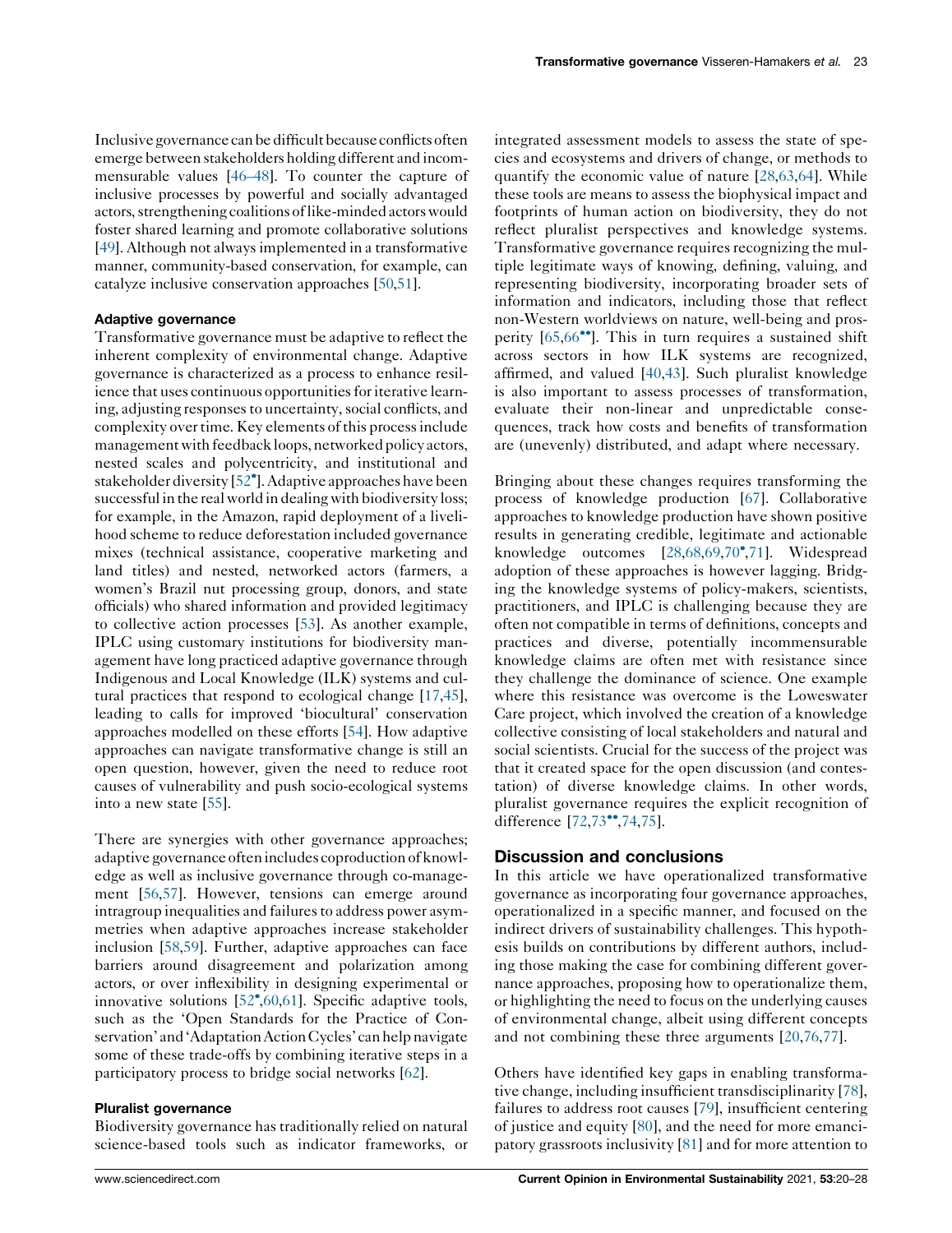<span id="page-4-0"></span>be paid to developing institutional capacity for such systemic change in developing countries [[82,83\]](#page-8-0).

Various scholars discuss the political nature of transformative change and governance [\[84](#page-8-0),[85\]](#page-8-0), including the importance of inclusion, transformative leadership, social learning, and reflexivity [[83,85](#page-8-0),[86\]](#page-8-0). Power and power asymmetries play a role in all four governance approaches reviewed above, and transformative governance, as operationalized here, is meant to start addressing these power asymmetries by including all relevant aspects, enabling emancipation of vulnerable groups and those representing values embodying transformative change, incorporating different types of knowledge, and regularly reflecting on the extent to which these approaches are working.

We have argued that all four governance approaches are needed for governance to become transformative. Integrative governance ensures all sustainability aspects (across places, governance levels, sectors and issues) are addressed, and combining integrative and inclusive approaches is necessary to ensure that stakeholders across these sectors, places, issues and governance levels are involved. Pluralist governance ensures the representation and application of different knowledge types, and through adaptive governance, stakeholders reflect on the extent to which governance is becoming and remains transformative. Transformative governance then becomes a reflective processin which stakeholders ensure governance is on track to transform our currently unsustainable societies into truly sustainable societies and take the initiative to improve and elaborate governance mixes in order to do so.

However, 'simply' combining the four governance approaches is not a guarantee for achieving sustainable societies — they are all four necessary but not sufficient. They should be operationalized with a view to empower those who represent values, paradigms and goals that embody transformative change for sustainability (see Table 1 for the manners in which the governance approaches need to be operationalized). Transformative governance thus is in essence about changing power dynamics to emancipate those stakeholders who hold transformative sustainability values.

Moreover, the governance approaches need to be focused specifically on addressing indirect drivers of unsustainability. Transformative governance should be based on a thorough understanding of the dynamics of, and interactions among, the main indirect drivers underlying a physical environmental problem in a specific context, and should aim to address these indirect drivers. This focus on indirect drivers, and therefore fundamental and systemic societal change, is one of the main differences between transformative and conventional approaches to environmental governance, the latter of which have often

Operationalization of the governance approaches in transformative governance

| Governance<br>approach | Manner of operationalization in transformative<br>governance           |
|------------------------|------------------------------------------------------------------------|
| Integrative            | Includes governance mixes focused on indirect                          |
|                        | drivers                                                                |
|                        | Requires coordination, integration and                                 |
|                        | combination strategies                                                 |
| Inclusive              | Addresses power asymmetries                                            |
|                        | Empowers underrepresented rights-, knowledge-,                         |
|                        | and stake-holders                                                      |
|                        | Recognizes new and innovative rights                                   |
|                        | Emancipates those representing transformative<br>sustainability values |
| Adaptive               | Stimulates dialogue, learning and reflection                           |
|                        | Reflects complexity                                                    |
| Pluralist              | Reflects diverse values, perspectives and                              |
|                        | knowledge systems                                                      |
|                        | Adopts collaborative knowledge production                              |
|                        | systems                                                                |
|                        | Builds capacity for transformative governance                          |

had little impact in stemming global biodiversity loss, as they have not successfully addressed indirect drivers [[1](#page-5-0)]. We recognize that this is a heavy lift  $-$  transformative change involves major shifts in the values underpinning our societies, economies and lives.

The rather abstract concept of 'indirect drivers' may hide the extent of societal change needed. O'Brien [[87\]](#page-8-0) argues that transformative change must take place across three embedded spheres of the practical, political, and personal: the practical involves needed specific actions, which are shaped by political constraints and personal paradigms. Thus, shifting both personal and cultural paradigms can be a powerful way to encourage transformative action. The IPBES conceptual framework [[5\]](#page-5-0) conceptualizes these paradigms as views on what a 'good quality of life' entails, and the IPBES Global Assessment defines transformative change as incorporating social aspects, 'including goals, paradigms and values'.

Such fundamental change cannot be achieved through single initiatives or governance instruments, but only by concerted efforts at all levels of governance and in multiple places, coming together in 'governance mixes' aimed at simultaneously addressing the indirect drivers. Goals, paradigms and values cannot be changed by simply providing information or through deliberation. Instead, a multi-faceted process of societal change is needed, in which changes reinforce one another, with, for example, changes in practices enabling institutional change and vice versa. Over time, governance systems (made up of rules, rulemaking systems and actor networks) evolve to become increasingly able to enable transformative change for sustainability, as indirect drivers are progressively being addressed and thereby increasingly support instead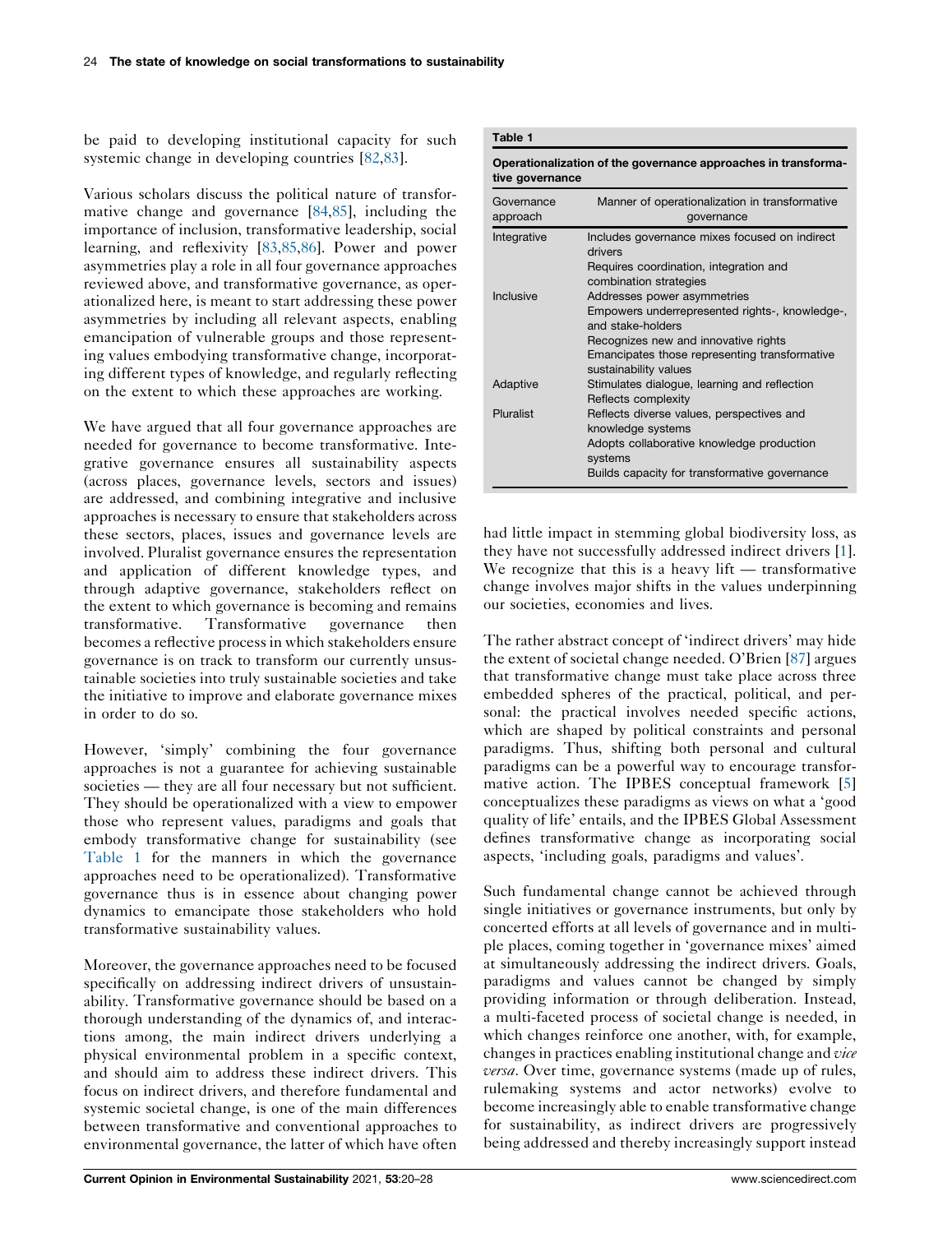<span id="page-5-0"></span>of inhibit change in other indirect drivers. Governance mixes therefore can and should change over time to enable and reflect this evolution. Coalitions of likeminded actors representing transformative values (including individuals working for government, market actors, civil society, or research organizations) can enable such fundamental change through transformative governance (see, for example, Refs. [[49](#page-7-0),[88](#page-8-0),[89](#page-8-0)]).

Our article highlights that transformative governance of biodiversity, and sustainable development more broadly, represents a radically different approach to governance than conventional approaches. This has significant consequences for the Post-2020 Global Biodiversity Framework: the ambition for transformative change and governance should represent the foundation of the Framework. This ambition cannot be simply added to an otherwise conventional framework — it influences its focus (on indirect drivers instead of only direct drivers), the development of governance mixes (to effectively address the indirect drivers), and the operationalization of governance approaches (ensuring the required coherence, empowerment, flexibility and knowledge base). The ambition for transformative change should equally inform the further governance of the implementation of the SDGs in order to realize their full transformative potential.

The international community can draw important lessons from the fact that the vast majority of the previous targets of the CBD, the Aichi Biodiversity Targets, have not been achieved by their 2020 deadline. While the Aichi Targets included attention to underlying causes of biodiversity loss, these have not been adequately addressed. The Post-2020 Global Biodiversity Framework should thus not only incorporate a focus on indirect drivers, but also explicitly operationalize governance in light of this focus. More attention is needed not only to the 'why', but especially to the 'how' of transformative change.

As stated in the introduction, the debate on transformative governance is relatively new. Further research is needed to analyze governance instruments addressing indirect drivers, for example, how different instruments can support changes in values, what sustainable economic systems entail in detail and how these can be realized, and which indirect drivers most urgently need to be addressed for specific sustainability issues. Policymakers, practitioners and researchers can collaborate to together design, implement and evaluate governance mixes aimed at enabling transformative change through transdisciplinary action research agendas. In this manner we can build the knowledge base required for governing transformations towards a global sustainable society.

## Conflict of interest statement

Nothing declared.

# Acknowledgements

The authors would like to thank IPBES for the opportunity to have contributed to chapter 6 of the Global Assessment. While this article builds on chapter 6, it represents only the views of the authors and not those of IPBES. We would like to especially thank Sandra Díaz, Eduardo Brondizio, Joseph Settele, Hien Ngo and Maximilien Guèze for their support during the development of chapter 6 of the IPBES GA. We would also like to thank Balázs Sipos (ESSRG) for designing [Figure](#page-1-0) 1.

#### References and recommended reading

Papers of particular interest, published within the period of review, have been highlighted as:

- of special interest
- •• of outstanding interest
- 1. Díaz S, Settele J, [Brondizio](http://refhub.elsevier.com/S1877-3435(21)00074-9/sbref0005) ES, Ngo HT, Guèze M, Agard J, Arneth A, [Balvanera](http://refhub.elsevier.com/S1877-3435(21)00074-9/sbref0005) P, Brauman KA, Butchart SHM et al.: Summary for [Policymakers](http://refhub.elsevier.com/S1877-3435(21)00074-9/sbref0005) of the Global Assessment Report on Biodiversity and Ecosystem Services of the [Intergovernmental](http://refhub.elsevier.com/S1877-3435(21)00074-9/sbref0005) [Science-Policy](http://refhub.elsevier.com/S1877-3435(21)00074-9/sbref0005) Platform on Biodiversity and Ecosystem Services. IPBES [Secretariat;](http://refhub.elsevier.com/S1877-3435(21)00074-9/sbref0005) 2019.
- 2. UN Environment: Global Environment Outlook GEO-6: Summary for Policymakers. 2019 <http://dx.doi.org/10.1017/9781108639217>.
- 3. Díaz S, Settele J, Brondízio ES, Ngo HT, Agard J, Arneth A,
- $\ddot{\phantom{0}}$ Balvanera P, Brauman KA, Butchart SHM, Chan KMA et al.: Pervasive human-driven decline in life on Earth points to the need for transformative change. Science 2019, 366:eaax3100 <http://dx.doi.org/10.1126/science.aaw3100>

This article provides an overview of the main conclusions, and lessons learned for transformative change, of the IPBES global assessment.

- 4. Dasgupta P: The Economics of [Biodiversity:](http://refhub.elsevier.com/S1877-3435(21)00074-9/sbref0020) The Dasgupta Review. London: HM [Treasury;](http://refhub.elsevier.com/S1877-3435(21)00074-9/sbref0020) 2021.
- 5. Diaz S, Demissew S, Carabias J, Joly C, Lonsdale M, Ash N, Larigauderie A, Adhikari JR, Arico S, Baldi A et al.: The IPBES Conceptual Framework - connecting nature and people. Curr Opin Environ Sustain 2015, 14:1-16 [http://dx.doi.org/10.1016/j.](http://dx.doi.org/10.1016/j.cosust.2014.11.002) [cosust.2014.11.002](http://dx.doi.org/10.1016/j.cosust.2014.11.002).
- 6. Chaffin BC, Garmestani AS, Gunderson LH, Benson MH, Angeler DG, Arnold CA, Cosens B, Craig RK, Ruhl JB, Allen CR: Transformative environmental governance. Annu Rev Environ Resour 2016, 42:399-423 [http://dx.doi.org/10.1146/annurev](http://dx.doi.org/10.1146/annurev-environ-110615-085817)[environ-110615-085817](http://dx.doi.org/10.1146/annurev-environ-110615-085817).
- 7. Messner D, Leggewie C, Leinfelder R, [Nakicenovic](http://refhub.elsevier.com/S1877-3435(21)00074-9/sbref0035) N, [Rahmstorf](http://refhub.elsevier.com/S1877-3435(21)00074-9/sbref0035) S, Schlacke S, Schmid J, Schubert R: World in Transition-A Social Contract for [Sustainability](http://refhub.elsevier.com/S1877-3435(21)00074-9/sbref0035) [Welt im Wandel: [Gesellschaftsvertrag](http://refhub.elsevier.com/S1877-3435(21)00074-9/sbref0035) fuer eine Grosse Transformation]. WBGU; [2011.](http://refhub.elsevier.com/S1877-3435(21)00074-9/sbref0035)
- 8. Glass LM, Newig J: Governance for achieving the Sustainable Development Goals: how important are participation, policy coherence, reflexivity, adaptation and democratic institutions? Earth Syst Gov 2019, 2:100031 [http://dx.doi.org/](http://dx.doi.org/10.1016/j.esg.2019.100031) [10.1016/j.esg.2019.100031](http://dx.doi.org/10.1016/j.esg.2019.100031).
- Patterson J, Schulz K, Vervoort J, van der Hel S, Widerberg O, Adler C, Hurlbert M, Anderton K, Sethi M, Barau A: Exploring the governance and politics of transformations towards sustainability. Environ Innov Soc Transit 2017, 24:1-16 [http://dx.](http://dx.doi.org/10.1016/j.eist.2016.09.001) [doi.org/10.1016/j.eist.2016.09.001](http://dx.doi.org/10.1016/j.eist.2016.09.001).
- 10.  $\cdot$ Burch S, Gupta A, Inoue CY, Kalfagianni A, Persson Å, Gerlak AK, Ishii A, Patterson J, Pickering J et al.: New directions in earth system governance research. Earth Syst Gov 2019, 1:100006 <http://dx.doi.org/10.1016/j.esg.2019.100006>
- Delineates a research agenda for environmental governance.
- 11. Geels FW: Socio-technical transitions to sustainability: a review of criticisms and elaborations of the multi-level perspective. Curr Opin Environ Sustain 2019, 39:187-201 [http://](http://dx.doi.org/10.1016/j.cosust.2019.06.009) [dx.doi.org/10.1016/j.cosust.2019.06.009.](http://dx.doi.org/10.1016/j.cosust.2019.06.009)
- 12. Biermann F, Betsill M, Gupta J, Kanie N, Lebel L, Liverman D, Schroeder H: Earth system governance: a research framework. Int Environ Agreem Polit Law Econ 2010, 10:277-298 [http://dx.doi.](http://dx.doi.org/10.1007/s10784-010-9137-3) [org/10.1007/s10784-010-9137-3.](http://dx.doi.org/10.1007/s10784-010-9137-3)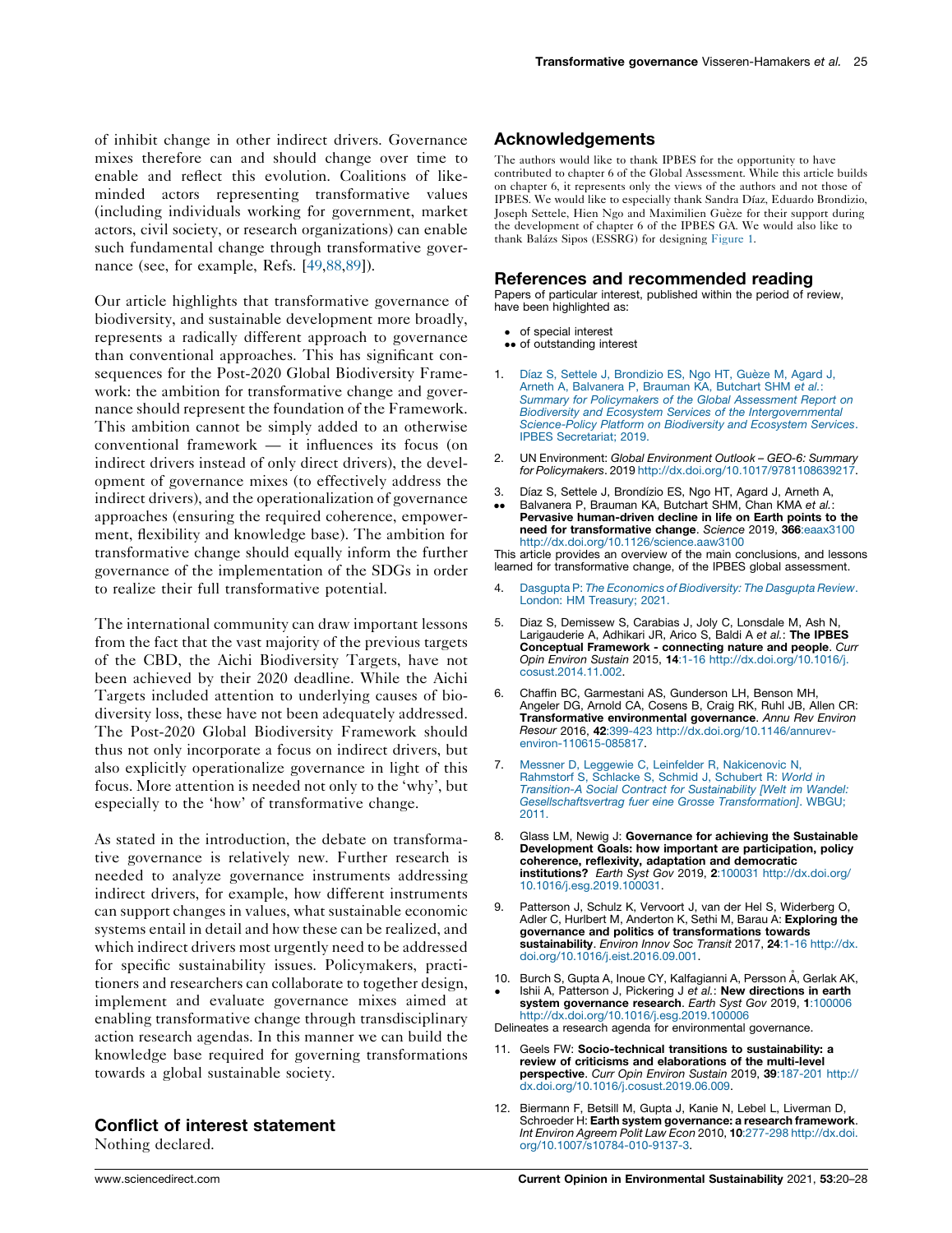- <span id="page-6-0"></span>13. Rotmans J, Loorbach D: Towards a better [understanding](http://refhub.elsevier.com/S1877-3435(21)00074-9/sbref0065) of transitions and their [governance.](http://refhub.elsevier.com/S1877-3435(21)00074-9/sbref0065) A systemic and reflexive approach. In Transitions to Sustainable [Development.](http://refhub.elsevier.com/S1877-3435(21)00074-9/sbref0065) New Directions in the Study of Long-Term [Transformative](http://refhub.elsevier.com/S1877-3435(21)00074-9/sbref0065) Change. Edited by Schot J, Grin J, Rotmans J. Routledge; [2010:105-198.](http://refhub.elsevier.com/S1877-3435(21)00074-9/sbref0065)
- 14. Blythe J, Silver J, Evans L, Armitage D, Bennett NJ, Moore ML, Morrison TH, Brown K: The dark side of transformation: latent risks in contemporary sustainability discourse. Antipode 2018, 50:1206-1223 <http://dx.doi.org/10.1111/anti.12405>.
- 15. Razzaque J, [Visseren-Hamakers](http://refhub.elsevier.com/S1877-3435(21)00074-9/sbref0075) IJ, Gautam Ambika Prasad,<br>Gerber L, Islar M, Karim Md Saiful, [Kelemen](http://refhub.elsevier.com/S1877-3435(21)00074-9/sbref0075) E, Liu J, Lui G,<br>McElwee P et al.: Global [Assessment](http://refhub.elsevier.com/S1877-3435(21)00074-9/sbref0075) Chapter 6: Options for [Policymakers.](http://refhub.elsevier.com/S1877-3435(21)00074-9/sbref0075) Global Assessment Report on Biodiversity and Ecosystem Services of the [Intergovernmental](http://refhub.elsevier.com/S1877-3435(21)00074-9/sbref0075) Science-Policy Platform on [Biodiversity](http://refhub.elsevier.com/S1877-3435(21)00074-9/sbref0075) and Ecosystem Services. IPBES Secretariat: 2019.
- 16. Meadowcroft J: What about the politics? Sustainable development, transition management, and long term energy transitions. Policy Sci 2009, 42:323-340 [http://dx.doi.org/](http://dx.doi.org/10.1007/s11077-009-9097-z) [10.1007/s11077-009-9097-z](http://dx.doi.org/10.1007/s11077-009-9097-z).
- 17. Armitage D, Mbatha P, Muhl E, Rice W, Sowman M: Governance principles for community-centered conservation in the post-2020 global biodiversity framework. Conserv Sci Pract 2020, 2:1-18 <http://dx.doi.org/10.1111/csp2.160>.
- 18. Bowen KJ, Cradock-Henry NA, Koch F, Patterson J, Häyhä T, Vogt J, Barbi F: Implementing the "Sustainable Development Goals": towards addressing three key governance challenges—collective action, trade-offs, and accountability. Curr Opin Environ Sustain 2017, 26–27:90-96 [http://dx.doi.org/](http://dx.doi.org/10.1016/j.cosust.2017.05.002) [10.1016/j.cosust.2017.05.002](http://dx.doi.org/10.1016/j.cosust.2017.05.002).
- 19. Linnér Björn-Ola, Wibeck Victoria: [Sustainability](http://refhub.elsevier.com/S1877-3435(21)00074-9/sbref0095) [transformations:](http://refhub.elsevier.com/S1877-3435(21)00074-9/sbref0095) agents and drivers across societies. Earth System [Governance](http://refhub.elsevier.com/S1877-3435(21)00074-9/sbref0095) Series. Cambridge, UK: Cambridge [University](http://refhub.elsevier.com/S1877-3435(21)00074-9/sbref0095) Press; 2019.
- 20. Castán Broto V, Trencher G, Iwaszuk E, Westman L:<br>Transformative capacity and local action for urban sustainability. Ambio 2019, 48:449-462 [http://dx.doi.org/](http://dx.doi.org/10.1007/s13280-018-1086-z) [10.1007/s13280-018-1086-z](http://dx.doi.org/10.1007/s13280-018-1086-z).
- 21. Wagner P, Wilhelmer D: An integrated transformative process model for social innovation in cities. Procedia Eng 2017, 198:935-947 <http://dx.doi.org/10.1016/j.proeng.2017.07.139>.
- 22. Otsuki K: [Transformative](http://refhub.elsevier.com/S1877-3435(21)00074-9/sbref0110) Sustainable Development: Participation, Reflection and Change. [Routledge;](http://refhub.elsevier.com/S1877-3435(21)00074-9/sbref0110) 2015.
- 23. Li L, Kampmann M: A common vision among divergent interests: new governance strategies and tools for a sustainable urban transition. Procedia Eng 2017, 198:813-825 <http://dx.doi.org/10.1016/j.proeng.2017.07.132>.
- 24. Wolfram M: Conceptualizing urban transformative capacity: a framework for research and policy. Cities 2016, 51:121-130 <http://dx.doi.org/10.1016/j.cities.2015.11.011>.
- 25. Van den Bergh JC, Truffer B, Kallis G: **Environmental innovation**<br>and societal transitions: introduction and overview. *Environ* Innov Soc Transit 2011, 1:1-23 [http://dx.doi.org/10.1016/j.](http://dx.doi.org/10.1016/j.eist.2011.04.010) [eist.2011.04.010.](http://dx.doi.org/10.1016/j.eist.2011.04.010)
- 26. Colloff MJ, Martín-López B, Lavorel S, Locatelli B, Russell G, Longaretti PY, Walters G, van Kerkhoff L, Wyborn C, Coreau A et al.: An integrative research framework for enabling transformative adaptation. Environ Sci Policy 2017, 68:87-96 <http://dx.doi.org/10.1016/j.envsci.2016.11.007>.
- 27. Keitsch MM, Vermeulen WJV (Eds): [Transdisciplinarity](http://refhub.elsevier.com/S1877-3435(21)00074-9/sbref0135) for [Sustainability:](http://refhub.elsevier.com/S1877-3435(21)00074-9/sbref0135) Aligning Diverse Practices. Routledge; 2021.
- 28. Moser SC: Can science on transformation transform science? Lessons from co-design. Curr Opin Environ Sustain 2016, 20:106-115 <http://dx.doi.org/10.1016/j.cosust.2016.10.007>.
- 29. Visseren-Hamakers IJ: A framework for analyzing and practicing integrative governance: the case of global animal and conservation governance. Environ Plan C Politics Space 2018, 36:1391-1414 [http://dx.doi.org/10.1177/](http://dx.doi.org/10.1177/2399654418788565) [2399654418788565](http://dx.doi.org/10.1177/2399654418788565).
- 30. Visseren-Hamakers: Integrative governance: the relationships
- $\ddot{\phantom{0}}$ between governance instruments taking center stage. Environ Plan C Politics Space 2018, 36:1341-1354 [http://dx.doi.org/](http://dx.doi.org/10.1177/0263774X18803634) [10.1177/0263774X18803634](http://dx.doi.org/10.1177/0263774X18803634)

This article provides a current overview of the different contributions to the Integrative Governance literature.

- 31. Freeman OE, Duguma LA, Minang PA: Operationalizing the integrated landscape approach in practice. Ecol Soc 2015, 20 <http://dx.doi.org/10.5751/ES-07175-200124>.
- 32. Whitehorn PR, Navarro LM, Schröter M, Fernadez M, Rotllan-Puig X, Marques A: Mainstreaming biodiversity: a review of national strategies. Biol Conserv 2019, 235:157-163 [http://dx.](http://dx.doi.org/10.1016/j.biocon.2019.04.016) [doi.org/10.1016/j.biocon.2019.04.016.](http://dx.doi.org/10.1016/j.biocon.2019.04.016)
- 33. Visseren-Hamakers IJ: The 18th sustainable development goal.  $\bullet\bullet$ Earth Syst Gov 2020, 3:100047 [http://dx.doi.org/10.1016/j.](http://dx.doi.org/10.1016/j.esg.2020.100047)
- [esg.2020.100047](http://dx.doi.org/10.1016/j.esg.2020.100047) The article makes the case for an 18th SDG on animal health, welfare and

rights.

- 34. Brondizio ES, Le Tourneau F: Environmental governance for all. Science 2016, 352:1272-1273 [http://dx.doi.org/10.1126/science.](http://dx.doi.org/10.1126/science.aaf5122) [aaf5122](http://dx.doi.org/10.1126/science.aaf5122).
- 35. Dedeurwaerdere TJA, Beringer A, Bonaiuto F, Cicero L, Fernandez-Wulff P, Hagens J, Hiedanpää J, Knights P Molinario E, Melindi-Ghidi P et al.: Combining internal and external motivations in multi-actor governance arrangements for biodiversity and ecosystem services. Environ Sci Policy 2016, 58:1-10 <http://dx.doi.org/10.1016/j.envsci.2015.12.003>.
- 36. Clapp J, [Dauvergne](http://refhub.elsevier.com/S1877-3435(21)00074-9/sbref0180) P: Paths to a Green World: The Political Economy of the Global [Environment](http://refhub.elsevier.com/S1877-3435(21)00074-9/sbref0180). MIT press; 2011.
- 37. Hopwood B, Miller M, O'Brien G: Sustainable [development:](http://refhub.elsevier.com/S1877-3435(21)00074-9/sbref0185) mapping different [approaches](http://refhub.elsevier.com/S1877-3435(21)00074-9/sbref0185). Sustain Dev 2005, 13:38-52.
- 38. Charli-Joseph L, Siqueiros-Garcia JM, Eakin H, Manuel-
- $\bullet$ Navarrete D, Shelton R: Promoting agency for social-ecological transformation: a transformation-lab in the Xochimilco socialecological system. Ecol Soc 2018, 23:46 [http://dx.doi.org/](http://dx.doi.org/10.5751/ES-10214-230246) [10.5751/ES-10214-230246](http://dx.doi.org/10.5751/ES-10214-230246)

Researchers helped generate a 'Transformation Lab' around an endan-gered wetland in Mexico City, bringing together actors to generate inclusive governance from the bottom-up, focusing on how changes in personal agency can benefit conservation action.

- 39. Witter R, Suiseeya KRM, Gruby RL, Hitchner S, Maclin EM, Bourque M, Brosius JP: Moments of influence in global environmental governance. Environ Politics 2015, 24:894-912 <http://dx.doi.org/10.1080/09644016.2015.1060036>.
- 40. Lam D, Hinz E, Lang D, Tengö M, von Wehrden H, Martín-López B: Indigenous and local knowledge in sustainability transformations research: a literature review. Ecol Soc 2020,<br>**25** <http://dx.doi.org/10.5751/ES-11305-250103>.
- 41. Parsons M, Fisher K: Indigenous peoples and [transformations](http://refhub.elsevier.com/S1877-3435(21)00074-9/sbref0205) in freshwater governance and [management](http://refhub.elsevier.com/S1877-3435(21)00074-9/sbref0205). Curr Opin Environ Sustain 2020, 44[:124-139.](http://refhub.elsevier.com/S1877-3435(21)00074-9/sbref0205)
- 42. Chapron G, Epstein Y, López-Bao JV: **A rights revolution for**<br>**nature**. Science 2019, 363:1392-1393 [http://dx.doi.org/10.1126/](http://dx.doi.org/10.1126/science.aav5601) [science.aav5601.](http://dx.doi.org/10.1126/science.aav5601)
- 43. Hill R, Adem C, Alangui WV, Molná Z, Aumeeruddy-Thomas Y,<br>Bridgewater P, Tengö M, Thaman R, Yao CYA, Berkes F: **Working** with indigenous, local and scientific knowledge in assessments of nature and nature's linkages with people. Curr Opin Environ Sustain 2020, 43:8-20 [http://dx.doi.org/10.1016/j.](http://dx.doi.org/10.1016/j.cosust.2019.12.006) [cosust.2019.12.006](http://dx.doi.org/10.1016/j.cosust.2019.12.006).
- 44. Ainscough J, Wilson M, Kenter JO: Ecosystem services as a post-normal field of science. Ecosyst Serv 2018, 31:93-101 [http://dx.doi.org/10.1016/j.ecoser.2018.03.021.](http://dx.doi.org/10.1016/j.ecoser.2018.03.021)
- 45. Schultz L, Folke C, Österblom H, Olsson P: Adaptive governance, **ecosystem management, and natural capital**. Proc Natl Acad<br>Sci U S A 2015, **112**:7369-7374 [http://dx.doi.org/10.1073/](http://dx.doi.org/10.1073/pnas.1406493112) [pnas.1406493112](http://dx.doi.org/10.1073/pnas.1406493112).
- 46. Williams G: Evaluating participatory development: tyranny, power and (re)politicisation. Third World Q 2004, 25:557-578 <http://dx.doi.org/10.1080/0143659042000191438>.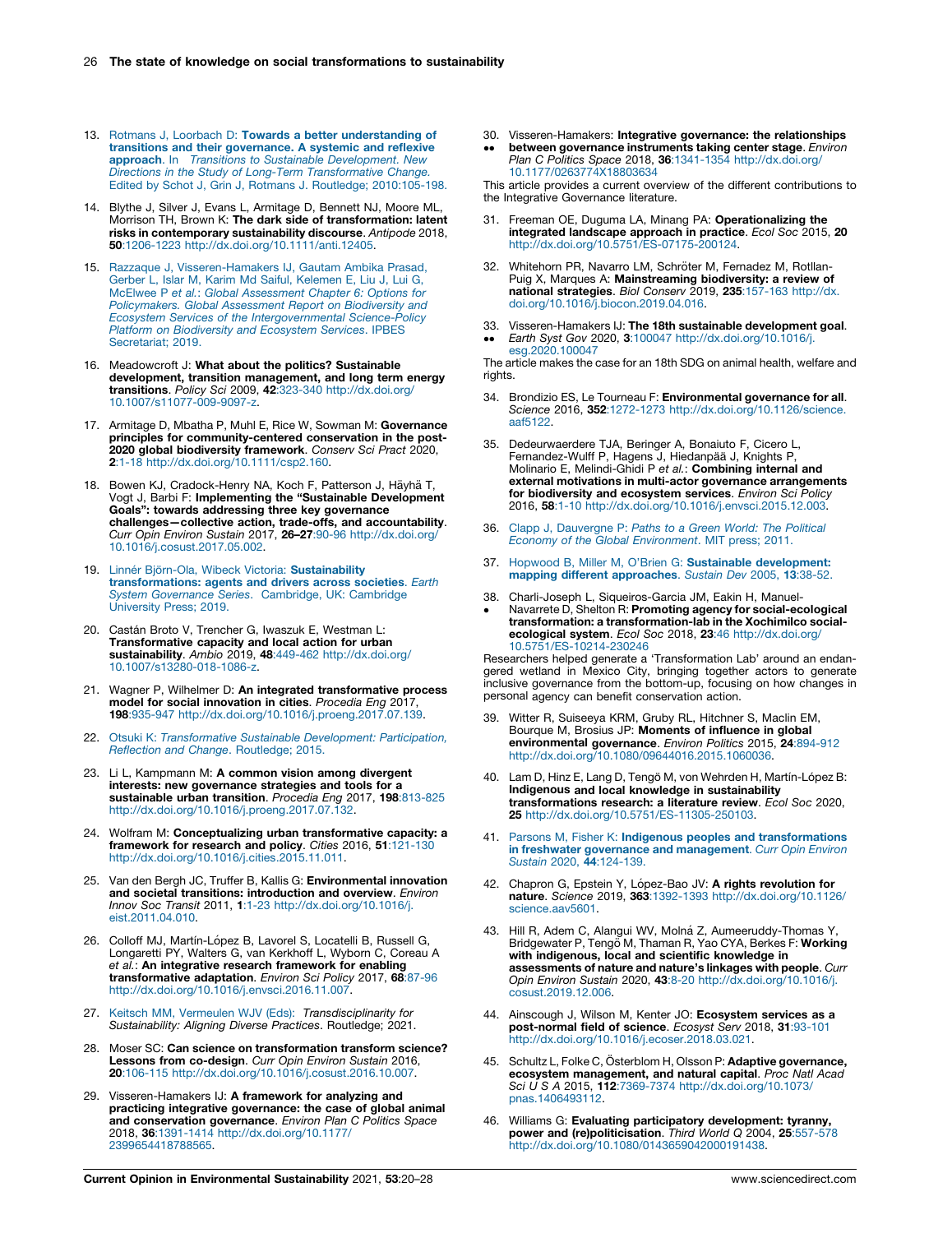- <span id="page-7-0"></span>47. Martin A: Just [Conservation:](http://refhub.elsevier.com/S1877-3435(21)00074-9/sbref0235) Biodiversity, Well-Being, and [Sustainability](http://refhub.elsevier.com/S1877-3435(21)00074-9/sbref0235). Routledge; 2017.
- 48. Wald DM, Segal EA, Johnston EW, Vinze A: Understanding the influence of power and empathic perspective-taking on collaborative natural resource management. J Environ Manag 2017, 199:201-210 [http://dx.doi.org/10.1016/j.](http://dx.doi.org/10.1016/j.jenvman.2017.05.030) [jenvman.2017.05.030.](http://dx.doi.org/10.1016/j.jenvman.2017.05.030)
- 49. Cashore B, Bernstein S, Humphreys D, Visseren-Hamakers IJ, Rietig K: Designing stakeholder learning dialogues for effective global governance. Policy Soc 2019, 38:118-147 [http://](http://dx.doi.org/10.1080/14494035.2019.1579505) [dx.doi.org/10.1080/14494035.2019.1579505.](http://dx.doi.org/10.1080/14494035.2019.1579505)
- 50. Berkes F: Community-based conservation in a globalized world. Proc Natl Acad Sci U S A 2007, 104:15188-15193 [http://dx.](http://dx.doi.org/10.1073/pnas.0702098104) [doi.org/10.1073/pnas.0702098104.](http://dx.doi.org/10.1073/pnas.0702098104)
- 51. Mahajan Shauna L et al.: A theory-based framework for understanding the establishment, persistence, and diffusion of community-based conservation. Conserv Sci Pract 2020, 3 <http://dx.doi.org/10.1111/csp2.299>.
- 52. Chaffin BC, Gosnell H, Cosens BA: A decade of adaptive  $\bullet$ governance scholarship: synthesis and future directions. Ecol

Soc 2014, 19:56 <http://dx.doi.org/10.5751/ES-06824-190356> The article presents a chronology of how the adaptive governance literature has grown over the years, identifies research gaps, and proposes a future research agenda for the field.

- 53. Davenport RB, Vivan JL, May PH, Nunes PC, de Vargas LN, Souza Costa WL, Ribeiro Oliveira A, Rajão RL: Adaptive forest governance in Northwestern Mato Grosso, Brazil: pilot project outcomes across agrarian reform landscapes. Environ Policy Gov 2017, 27:453-471 <http://dx.doi.org/10.1002/eet.1772>.
- 54. Gavin MC, McCarter J, Mead A, Berkes F, Stepp JR, Peterson D, Tang R: Defining biocultural approaches to conservation. Trends Ecol Evol 2015, 30:140-145 [http://dx.doi.org/10.1016/j.](http://dx.doi.org/10.1016/j.tree.2014.12.005) [tree.2014.12.005.](http://dx.doi.org/10.1016/j.tree.2014.12.005)
- 55. Gavin M, McCarter J, Berkes F, Mead A, Sterling E, Tang R, Turner N: Effective biodiversity conservation requires dynamic, pluralistic, partnership-based approaches. Sustainability 2018, 10:1846 [http://dx.doi.org/10.3390/su10061846.](http://dx.doi.org/10.3390/su10061846)
- 56. Fedele G, Donatti CI, Harvey CA, Hannah L, Hole DG: Limited use of transformative adaptation in response to social-ecological shifts driven by climate change. Ecol Soc 2020, 25:25 [http://dx.](http://dx.doi.org/10.5751/ES-11381-250125) [doi.org/10.5751/ES-11381-250125](http://dx.doi.org/10.5751/ES-11381-250125).
- 57. Armitage D, Marschke M, Plummer R: Adaptive co-management and the paradox of learning. Glob Environ Change 2008, 18:86- 98 [http://dx.doi.org/10.1016/j.gloenvcha.2007.07.002.](http://dx.doi.org/10.1016/j.gloenvcha.2007.07.002)
- 58. Wyborn C, Datta A, Leith P, Miller C, Van Kerkhoff L, Chaffin B, Montana J, Ryan M: Co-producing sustainability: reordering the relationships between science, policy, and practice. Annu Rev Environ Resour 2019, 44:319-346 [http://dx.doi.org/10.1146/](http://dx.doi.org/10.1146/annurev-environ-101718-033103) [annurev-environ-101718-033103.](http://dx.doi.org/10.1146/annurev-environ-101718-033103)
- 59. Olsson P, Galaz V, Boonstra WJ: Sustainability transformations: **a resilience perspective.** *Ecol Soc* 2014, **19**:1 [http://dx.doi.org/](http://dx.doi.org/10.5751/ES-06799-190401)<br>[10.5751/ES-06799-190401](http://dx.doi.org/10.5751/ES-06799-190401).
- 60. Tschakert P, Das PJ, Pradhan NS, Machado M, Lamadrid A, Buragohain M, Hazarika MA: Micropolitics in collective learning spaces for adaptive decision making. Glob Environ Change 2016, 40:182-194 [http://dx.doi.org/10.1016/j.](http://dx.doi.org/10.1016/j.gloenvcha.2016.07.004) [gloenvcha.2016.07.004](http://dx.doi.org/10.1016/j.gloenvcha.2016.07.004).
- 61. Susskind L, Camacho AE, Schenk T: A critical assessment of collaborative adaptive management in practice. J Appl Ecol 2012, 49:47-51 [http://dx.doi.org/10.1111/j.1365-](http://dx.doi.org/10.1111/j.1365-2664.2011.02070.x) [2664.2011.02070.x](http://dx.doi.org/10.1111/j.1365-2664.2011.02070.x).
- 62. Karpouzoglou T, Dewulf A, Clark J: Advancing adaptive governance of social-ecological systems through theoretical multiplicity. Environ Sci Policy 2016, 57:1-9 [http://dx.doi.org/](http://dx.doi.org/10.1016/j.envsci.2015.11.011) [10.1016/j.envsci.2015.11.011](http://dx.doi.org/10.1016/j.envsci.2015.11.011).
- 63. Carr B, Fitzsimons J, Holland N, Berkinshaw T, Bradby K, Cowell S, Deegan P, Koch P, Looker M, Varcoe T et al.: CAPitalising on conservation knowledge: using Conservation Action Planning, Healthy Country Planning and the Open

Standards in Australia. Ecol Manag Restor 2017, 18:176-189 <http://dx.doi.org/10.1111/emr.12267>.

- 64. McElwee P: The metrics of making ecosystem services. Environ Soc Adv Res 2017, 8:96-124 [http://dx.doi.org/10.3167/](http://dx.doi.org/10.3167/ares.2017.080105) [ares.2017.080105](http://dx.doi.org/10.3167/ares.2017.080105).
- 65. Turnhout E: The politics of [environmental](http://refhub.elsevier.com/S1877-3435(21)00074-9/sbref0325) knowledge. Conserv Soc 2018, 16:363-371 Available from: [http://www.](http://refhub.elsevier.com/S1877-3435(21)00074-9/sbref0325) [conservationandsociety.org/text.asp?2018/16/3/363/234514.](http://refhub.elsevier.com/S1877-3435(21)00074-9/sbref0325)
- 66. Yap ML-M, Watene K: The Sustainable Development Goals
- $\ddot{\phantom{0}}$ **(SDGs) and indigenous peoples: another missed opportunity?**<br>J Hum Dev Capab 2019, **20**:451-467 [http://dx.doi.org/10.1080/](http://dx.doi.org/10.1080/19452829.2019.1574725) [19452829.2019.1574725](http://dx.doi.org/10.1080/19452829.2019.1574725)

One of the few articles that addresses the importance that policy relevant information, and particularly metrics and indicators, reflect Indigenous knowledge systems and worldviews. It also discusses current problems and limitations in achieving this objective.

- 67. Pereira L, Frantzeskaki N, Hebinck A, Charli-Joseph L, Drimie S, Dyer M, Eakin H, Galafassi D, Karpouzoglou T, Marshall F: Transformative spaces in the making: key lessons from nine cases in the Global South. Sustain Sci 2019, 15:161-178 [http://](http://dx.doi.org/10.1007/s11625-019-00749-x) [dx.doi.org/10.1007/s11625-019-00749-x](http://dx.doi.org/10.1007/s11625-019-00749-x).
- 68. Borie M, Gustafsson KM, Obermeister N, Turnhout E, Bridgewater P: Institutionalising reflexivity? Transformative learning and the intergovernmental science-policy platform on biodiversity and ecosystem services (IPBES). Environ Sci Policy 2020, 110:71-76 [http://dx.doi.org/10.1016/j.](http://dx.doi.org/10.1016/j.envsci.2020.05.005) [envsci.2020.05.005](http://dx.doi.org/10.1016/j.envsci.2020.05.005).
- Matuk FA, Turnhout E, Fleskens L, do Amaral EF, Haverroth M, Behagel JH: Allying knowledge integration and co-production for knowledge legitimacy and usability: the Amazonian SISA policy and the Kaxinawa<sup>I</sup> Indigenous people case. Environ Sci Policy 2020, 112:1-9 [http://dx.doi.org/10.1016/j.](http://dx.doi.org/10.1016/j.envsci.2020.04.018) [envsci.2020.04.018](http://dx.doi.org/10.1016/j.envsci.2020.04.018).
- 70. Lemos MC, Arnott JC, Ardoin NM, Baja K, Bednarek AT, Dewulf A,
- $\cdot$ Fieseler C, Goodrich KA, Jagannathan K, Klenk N et al.: To co**produce or not to co-produce**. *Nat Sustain* 2018, 1:722-724<br><http://dx.doi.org/10.1038/s41893-018-0191-0>

This short comment contains a useful description of the value and challenges of participatory forms of knowledge production, with a particular focus on co-production. The article concludes with an appeal to scientists, users and funders of research to better consider existing knowledge about science-policy-society relations in the programming and design of co-production.

- 71. van Wessel MGJ, Ho WWS: Narrative [Assessment:](http://refhub.elsevier.com/S1877-3435(21)00074-9/sbref0355) A New Approach to Advocacy [Monitoring,](http://refhub.elsevier.com/S1877-3435(21)00074-9/sbref0355) Evaluation, Learning and [Communication](http://refhub.elsevier.com/S1877-3435(21)00074-9/sbref0355). Hivos; 2018.
- 72. Chilvers J, Kearnes M: Remaking participation in science and democracy. Sci Technol Hum Values 2019, 45:347-380 [http://dx.](http://dx.doi.org/10.1177/0162243919850885) [doi.org/10.1177/0162243919850885](http://dx.doi.org/10.1177/0162243919850885).
- 73. Turnhout E, Metze T, Wyborn C, Klenk N, Louder E: The politics of  $\ddot{\phantom{0}}$ **co-production: participation, power, and transformation**. *Curr*<br>Opin Environ Sustain 2020, 42:15-21 [http://dx.doi.org/10.1016/j.](http://dx.doi.org/10.1016/j.cosust.2019.11.009)<br>[cosust.2019.11.009](http://dx.doi.org/10.1016/j.cosust.2019.11.009) WILL BECOME #70 Wyborn C: Co-productive governance

Offers a review of current literature of participatory approaches to knowl-edge production and co-productions. The review highlights how lack of attention to power dimensions, diverse values and pluralism limits the transformative potential of these approaches.

- 74. Tsouvalis J, Waterton Claire: Building ['participation'](http://refhub.elsevier.com/S1877-3435(21)00074-9/sbref0370) upon critique: the [Loweswater](http://refhub.elsevier.com/S1877-3435(21)00074-9/sbref0370) Care Project, Cumbria, UK. Environ<br>Model Softw 2012, 36[:111-121.](http://refhub.elsevier.com/S1877-3435(21)00074-9/sbref0370)
- 75. Pascual U, Adams W, Diaz S, Lele S, Mace G, Turnhout E: Biodiversity and the challenge of pluralism. Nat Sustain 2021<br><http://dx.doi.org/10.1038/s41893-021-00694-7>.
- 76. Göpel M: How to work a great mindshift for sustainability **transformations**. The Great Mindshift. The Anthropocene:<br>Politik—Economics—Society—Science. Cham: Springer; 2016 [http://dx.doi.org/10.1007/978-3-319-43766-8\\_5.](http://dx.doi.org/10.1007/978-3-319-43766-8_5)
- 77. Schreurs F, Bekker MPM, Helderman JK, Jansen M, Ruwaard D: Transformative governance for public health: a scoping review. Eur J Public Health 2019, 29:186-706 [http://dx.doi.org/](http://dx.doi.org/10.1093/eurpub/ckz186.706) [10.1093/eurpub/ckz186.706.](http://dx.doi.org/10.1093/eurpub/ckz186.706)